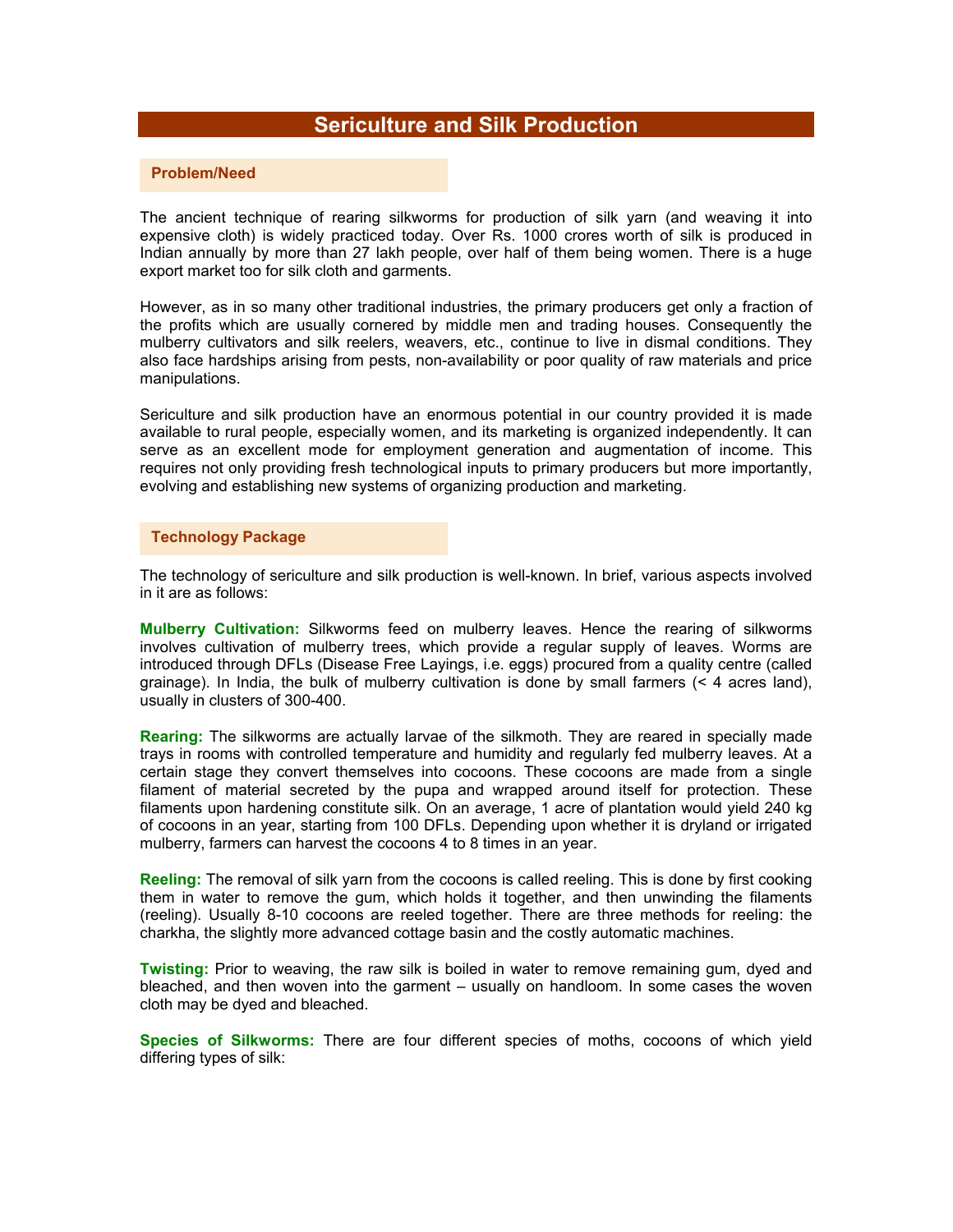- ¾ **Mulberry Silk** is the most common among them contributing to nearly 95% of world's silk production. It is produced from the cocoons of the moth *Bombyx mori*. Within the species there are many varieties, mainly differentiated according to the number of generations produced annually under natural conditions. Then, hybrids of various kinds have also been developed. Multivoltine varieties (laying eggs several times a year) have been widely propagated to push up yields, but many feel that they are more vulnerable to pests and hence risky for small farmers. The government provides DFLs of various species through its outlets.
- ¾ **Eri** silkworm has two varieties a wild one and a domesticated one bred on castor leaves. The filament is neither continuous nor uniform. Hence the moths are allowed to emerge before commencing reeling. A white or bright red silk is produced.
- ¾ **Tasar** silkworms are wild. The Indian Tasar worm feeds on trees of Terminalia species and other minor host plants, while the Japanese and Chinese worms feed on oak and other allied species. Reeling can be done as with mulberry worms.
- ¾ **Muga** silkworm is found only in Assam. It feeds on two local species of shrubs Machilus bombycina and Litsae polyantha, producing a strong, golden yellow thread.

## **System Design**

 Under the prevailing system in India, all the functions described above are usually carried out by different sets of people and there exists a well-established system of markets where the products of each stage are sold/bought. Being dominated by rich traders, it is here that most of the profits are siphoned off. Hence, in the new technology package, an alternative system is envisaged of a cooperative or collective kind where functions are decentralized yet under the larger umbrella of a people's organization. The final products are then marketed centrally. Expert inputs are made available for both technical and managerial aspects including marketing. Consequently the high prices available for silk clothes would mean higher returns to the primary producers at various stages.

| <b>Rearing Equipment</b>              |            |  |
|---------------------------------------|------------|--|
| <b>Item</b>                           | Rate (Rs.) |  |
| Rearing Trays (3.5' bamboo)           | 30         |  |
| <b>Rearing stands</b>                 | 300        |  |
| <b>Ant wells</b>                      | 5          |  |
| <b>Feeding working stands</b>         | 50         |  |
| Leaf chambers                         | 350        |  |
| Leaf chopping boards                  | 60         |  |
| Leaf chopping knives                  | 50         |  |
| <b>Thermometers</b>                   | 50         |  |
| <b>Hygrometers</b>                    | 200        |  |
| Sprayers (foot operated)              | 1000       |  |
| <b>Mats</b>                           | 25         |  |
| <b>Reeling and Weaving Equipments</b> |            |  |
| <b>Item</b>                           | Rate (Rs.) |  |
| <b>Reeling/Spinning machine</b>       | 4,000      |  |
| <b>Handlooms</b>                      | 5,000      |  |
| <b>Twisting machine</b>               | 50,000     |  |
| Warping and other accessories         | 25,000     |  |

**Equipments and Machinery:** Requirements will depend on the functions and stages of the process being undertaken. Variations and innovations are also possible. An illustrative list with typical costs is given in the Table (given above). Prices are only indicative.